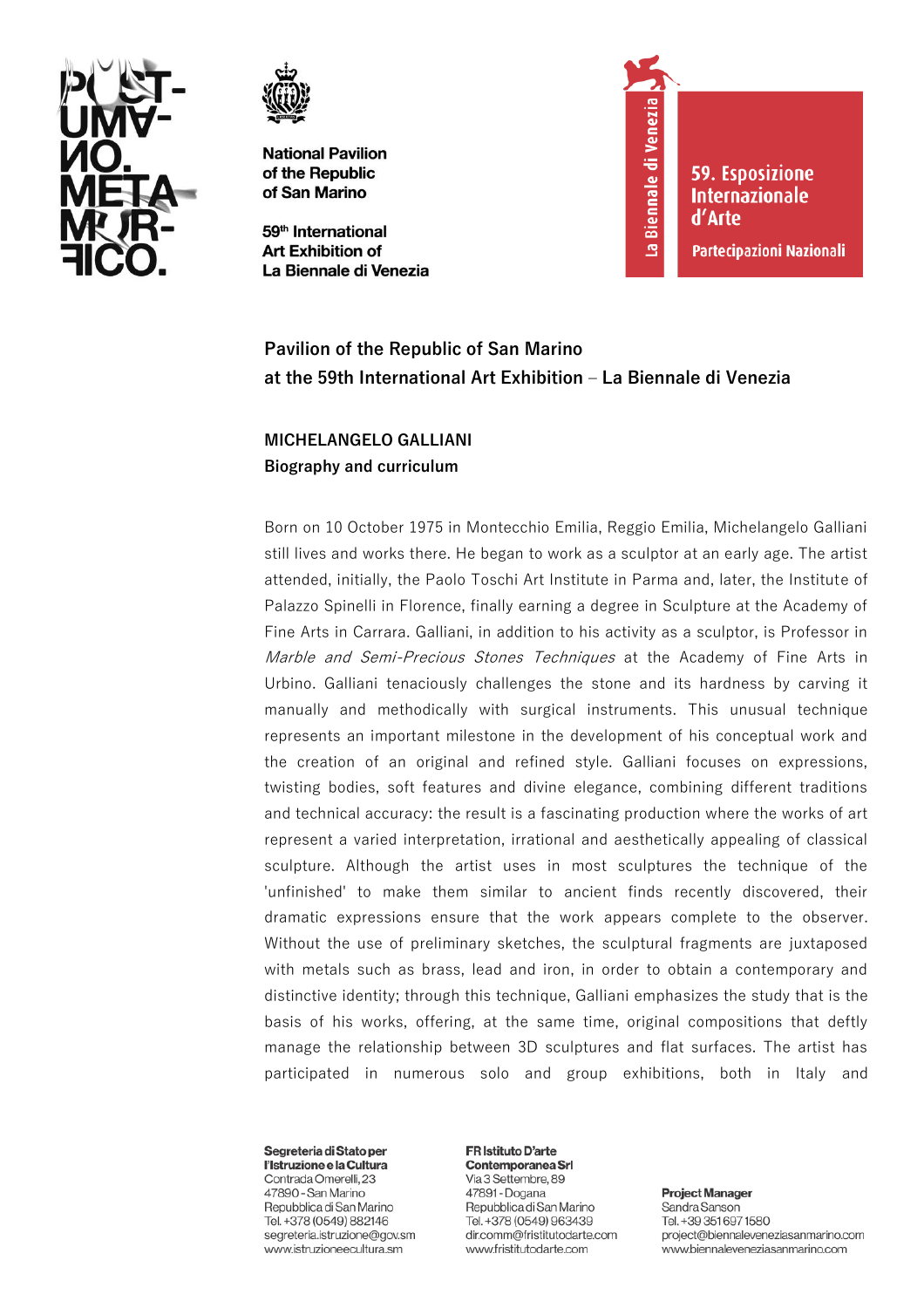



59<sup>th</sup> International **Art Exhibition of** La Biennale di Venezia La Biennale di Venezia

**59. Esposizione Internazionale** d'Arte

Partecipazioni Nazionali

internationally, exhibiting in Spain, Turkey and China. His works were in the foreground in 2015 at the *Italian Art Expo* curated by Vittorio Sgarbi, in 2014 he was selected as a finalist at the Open Art International Art Competition in Milan, in 2008 he won the *Fabbri Award* in Bologna. In 2005 he exhibited at the *Biennale Giovani* in Monza and in 2004 at the *Quadriennale* in Rome. He recently won the prestigious Franco Cuomo International Award 2019 in the Art section for his original sculptural production and the special sensitivity with which he explores new ways of expression. Among the recent exhibitions *In Fragmenta* at Porto Montenegro and Elena Square with the curatorship of the Montenegrin headquarters of Cris Contini Contemporary, the solo exhibition Nebula in the eighteenth-century halls of the Palazzo del Medico in Carrara, promoted by Vôtre contemporary spaces and with the collaboration of Cris Contini Contemporary and Galleria Giovanni Bonelli, and the solo exhibition *Vertigo* at the Museo Casa Natale di Michelangelo Buonarroti in Caprese Michelangelo (AR).

# **Education**

- 2007 He graduated from the Academy of Fine Arts in Carrara with a specialization in Sculpture, Italy
- 1999 He finished his studies in Art History and Restoration at the Istituto Palazzo Spinelli in Florence, Italy
- 1995 He finished his studies in Scenography at the Istituto d'Arte Paolo Toschi in Parma, Italy

# **Solo Exhibitions**

2021 Hybris, Michelangelo and Massimiliano Galliani, sixth edition of Profeti in Patria – Cammini d'artista <sup>a</sup> Montecchio Emilia, curated by Alberto Zanchetta, Castello Medievale e Casa Cavezzi, Montecchio Emilia, Reggio Emilia, Italy

Segreteria di Stato per l'Istruzione e la Cultura Contrada Omerelli, 23 47890 - San Marino Repubblica di San Marino Tel. +378 (0549) 882146 segreteria.istruzione@gov.sm www.istruzioneecultura.sm

FR Istituto D'arte Contemporanea Srl Via 3 Settembre, 89 47891 - Dogana Repubblica di San Marino Tel. +378 (0549) 963439 dir.comm@fristitutodarte.com www.fristitutodarte.com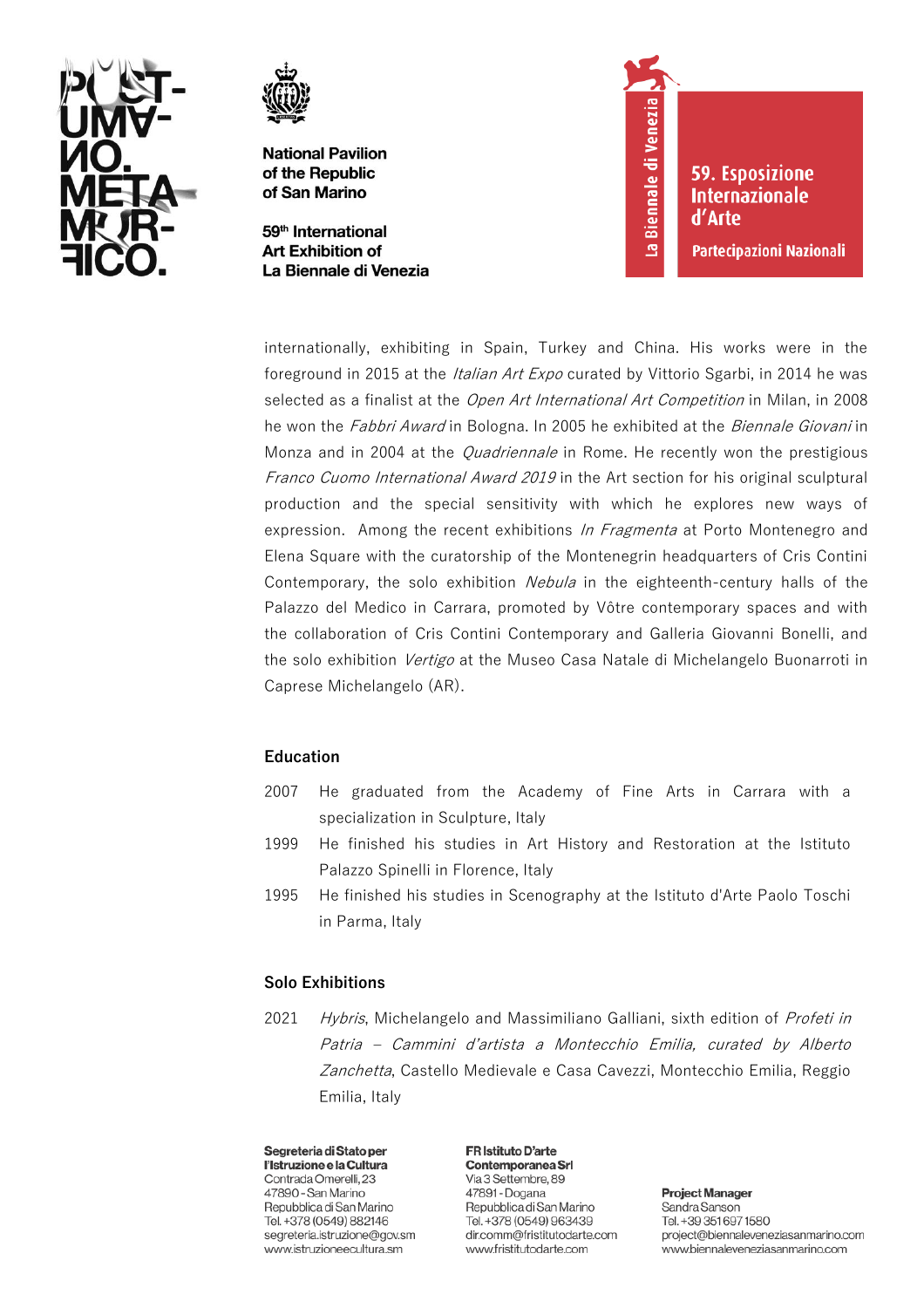



59<sup>th</sup> International **Art Exhibition of** La Biennale di Venezia La Biennale di Venezia

**59. Esposizione Internazionale** d'Arte

**Partecipazioni Nazionali** 

Vertigo, Museo casa natale di Michelangelo Buonarroti, Caprese Michelangelo (AR), Italy

Nebula, promoted by Vôtre spaces contemporary, Palazzo del Medico, Carrara (MS), Italy

In Fragmenta,curated by Cris Contini Contemporary MNE, Porto Montenegro and Elena Square, Montenegro

- 2020 Ad Integrum, 4 works by Michelangelo Galliani at the Basilica of San Celso, Milan, Italy
- 2019 Sensitive Surfaces, Cris Contini Contemporary, London, UK *La Via D'Oro,* Galleria d'arte contemporanea, Palazzo Ducale, Pavullo nel Frignano, Modena, Italy
- 2018 Rebvs vitae, Green House, La Versiliana, Pietrasanta (LU), Italy
- 2017 The Stone Age, Galleria Contini artUK, Londra, UK Di luce d'oro, Galerie Isabelle Lesmeister, Regensburg, Germany
- 2016 La Matrice dell'Inganno, Roomberg project space, Latina, Italy
- 2015 Marmo solo vol. 2, Galleria Giovanni Bonelli, Milan, Italy Taccuino Caprese, curated by Piero Tomassoni, Capri Clou-Giardino dell'Arte, Anacapri (NA), Italy
- 2014 Marmo solo vol. 2, Galleria Giovanni Bonelli, Milan, Italy Michelangelo Galliani / Andrew Gilbert - Forte Comune 1914 / 2014, curated by Patrizia Buonanno and Giordano Raffaelli and in collaboration with the Municipality of Vermiglio and the Province of Trento, Italy
- 2013 *Vis à vis*, double solo exhibition at Galleria Paola Verrengia, Salerno, Italia
- 2012 Bestie Uomini e Dei, curated by Gianluca Marziani, Museo Nazionale di Palazzo Collicola Arti Visive, Spoleto (PG), Italy Principio e destino, curated by Ferdinando Mazzocca, Galleria "La Subbia", Pietrasanta (LU), Italy
- 2011  $Q$  V A C E T, curated by Marisa Vescovo, Studio Vigato, Bergamo, Italy

Segreteria di Stato per l'Istruzione e la Cultura Contrada Omerelli, 23 47890 - San Marino Repubblica di San Marino Tel. +378 (0549) 882146 segreteria.istruzione@gov.sm www.istruzioneecultura.sm

FR Istituto D'arte Contemporanea Srl Via 3 Settembre, 89 47891 - Dogana Repubblica di San Marino Tel. +378 (0549) 963439 dir.comm@fristitutodarte.com www.fristitutodarte.com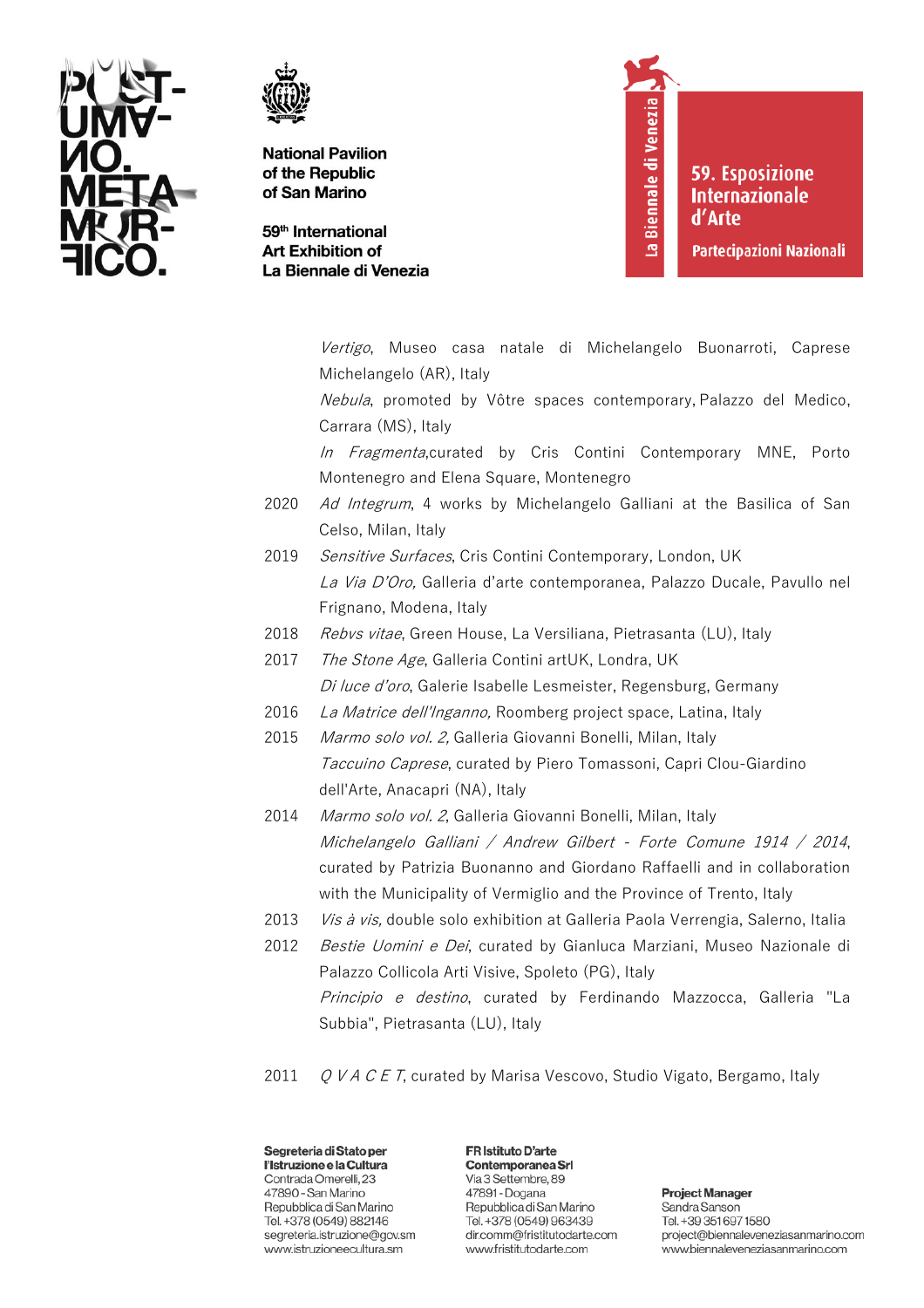



59<sup>th</sup> International **Art Exhibition of** La Biennale di Venezia La Biennale di Venezia

**59. Esposizione Internazionale** d'Arte

**Partecipazioni Nazionali** 

- 2009 Per amor del cielo, curated by Beatrice Buscaroli and Andrea Pinotti, Bonelli Arte Contemporanea, Mantova, Italy Via delle cose che restano, curated by Christian Mermoud, Angle art gallery, Saint Paul de Vence, France 2008 Marmo Solo, curated by Luigi Cerutti, Buonanno Arte Contemporanea, Mezzolombardo, Trento, Italy
- 2007 P.G.R, curated by Giovanni Bonelli, River south Art Center, Shanghai, China
- 2006 Reflections, Mito gallery, Barcelona, Spain
- 2005 Visiones, Mito gallery, Barcelona, Spain Marmi dai due Mondi, curated by Marinella Paderni, Rocca Estense, S. Martino in Rio, Reggio Emilia, ITaly
- 2004 Marmi Gemelli, curated by Walter Guadagnini, Bonelli Arte Contemporanea, Mantova, Italy
- 2003 Skin, Galleria Paolo Nanni, Bologna, Italy
- 2002 Conserving sculpture, curated by Daniela del Moro, Palazzo Luigi Rossi, Chiesa di S. Pietro in Valle, Chiesa di San Francesco, Fano, Ancona, Italy
- 1999 99 Ottobre, curated by Claudio Spadoni, Studio Vigato, Alessandria, Italy
- 1998 Michelangelo Galliani 1996-1997-1998, curated by Andrea Pinotti, B&B ARTE, Mantova, Italy

# **Group Exhibitions**

- 2020 Art & Design, Milano Design city 2020, in collaboration with Mitsubishi Electric, Milan, Italy In Beauty Accomplished, Cris Contini Contemporary, Porto Montenegro, Tivat, Montenegro
	- Everything will be fine charity auction and virtual exhibition, Artgate.com
- 2019 ARTREE Michelangelo Galliani, Omar Galliani, Massimiliano Galliani, Galleria delle Arti, Città di Castello (PG), Italy

Segreteria di Stato per l'Istruzione e la Cultura Contrada Omerelli, 23 47890 - San Marino Repubblica di San Marino Tel. +378 (0549) 882146 segreteria.istruzione@gov.sm www.istruzioneecultura.sm

FR Istituto D'arte Contemporanea Srl Via 3 Settembre, 89 47891 - Dogana Repubblica di San Marino Tel. +378 (0549) 963439 dir.comm@fristitutodarte.com www.fristitutodarte.com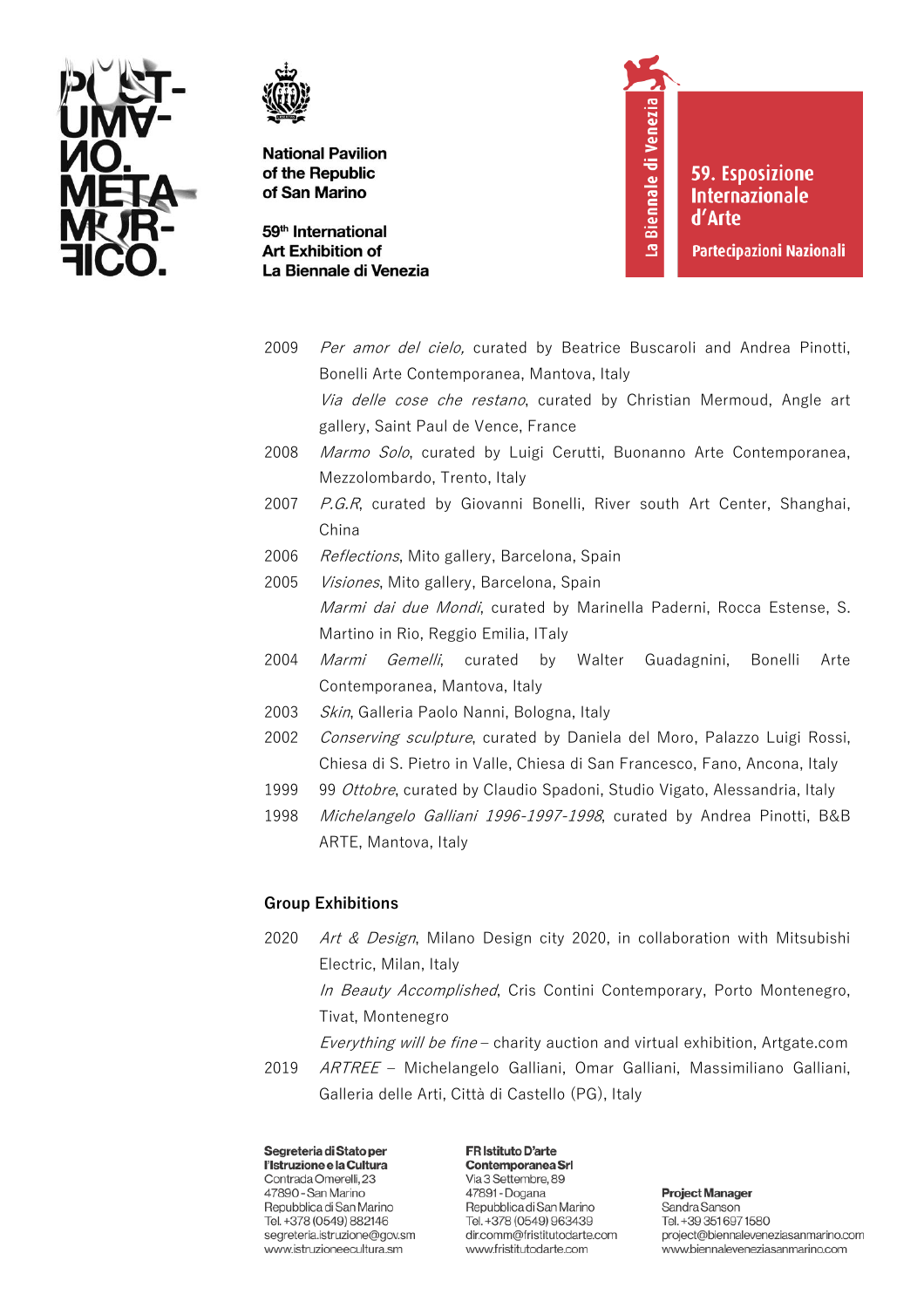



59<sup>th</sup> International **Art Exhibition of** La Biennale di Venezia La Biennale di Venezia

**59. Esposizione Internazionale** d'Arte

**Partecipazioni Nazionali** 

- 2018 Skulptur, trifft Figur, Einladung, Austria Wondertime, GAM, Catania, Italy
- 2017 *Icons*, a cura di Francesca Baboni e Stefano Taddei, il Pomo da DaMo, Imola, Bologna, Italy

Biennale Le Latitudini dell'Arte 2nd edition - Hungary and Italy, Vigadò Galéria, Budapest, Hungary

Museo del Parco di Salta, Iglesia de Los Angeles, Argentina

- 2016 *Destrutturazioni*, Michelangelo Galliani | Maurizio Galimberti | Massimiliano Galliani, curated by Alberto Mattia Martini, Spazio Gerra, Reggio Emilia, Italy Inauguration of the Engineering section of the Contemporary Art Collection Università degli studi Roma Tre, Italy
- 2015 Festival Art Stays, Ptuj, Slovenia, RELIQUIA, Gallery FO.VI, Kidričevo Museo del Parco di Portofino, Portofino (GE), Italy
- 2014 *Diari di sogni perenni*, curated by Andrea Baffoni e Francesca Duranti, Museo Antiquarium, Corciano, Perugia, Italy
- 2013 Presepe Apparente, curated Elisabetta Pozzetti and Fabio Carnaghi, Chiesa di San Bernardino alle Ossa, Milan, Italy Io Klimt, curated by Francesco Gallo Mazzeo for the 150th anniversary of the birth of Gustav Klimt, Palazzo dei Consoli, Piazza Grande, Gubbio (PG), Italy
- 2012 Sculptor's Hands, Chung-A Art Center, Seoul, South Korea Sesta Triennale d'Arte Sacra Contemporanea, curated by Toti Carpentieri, Seminario Arcivescovile - Piazza Duomo, Lecce, Italy
- 2011 Acqua in bocca, curated by Flavio Arensi, Palazzo Soranzo Cappello, Venice, Italy Progetto Scultura 2011, curated by Beatrice Buscaroli, Castel Sismondo, Rimini, Italy
- 2010 La scultura del XXI secolo, curated by Marco Meneguzzo, Fondazione

Segreteria di Stato per l'Istruzione e la Cultura Contrada Omerelli, 23 47890 - San Marino Repubblica di San Marino Tel. +378 (0549) 882146 segreteria.istruzione@gov.sm www.istruzioneecultura.sm

FR Istituto D'arte Contemporanea Srl Via 3 Settembre, 89 47891 - Dogana Repubblica di San Marino Tel. +378 (0549) 963439 dir.comm@fristitutodarte.com www.fristitutodarte.com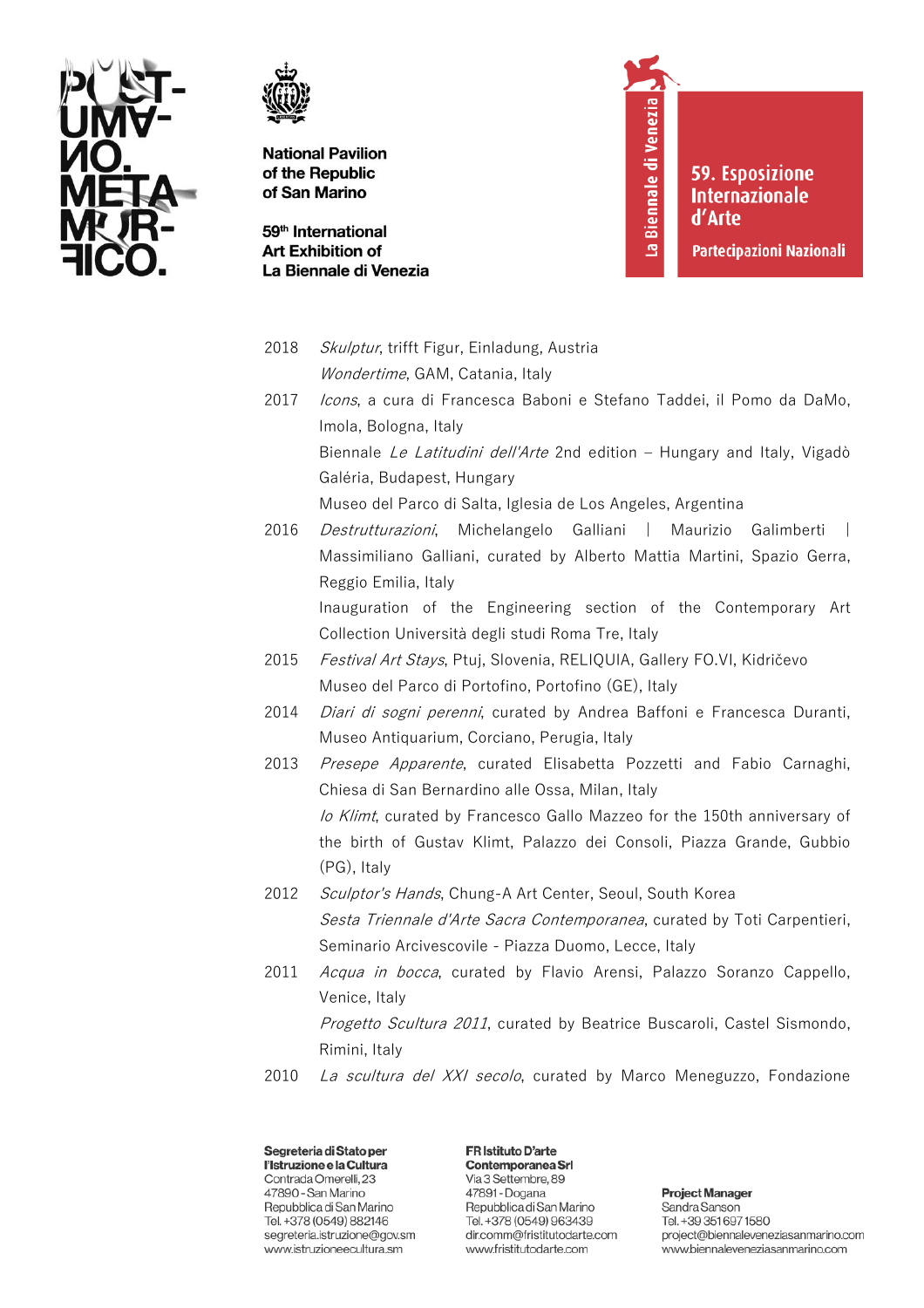



59<sup>th</sup> International **Art Exhibition of** La Biennale di Venezia La Biennale di Venezia

**59. Esposizione Internazionale** d'Arte

**Partecipazioni Nazionali** 

Pomodoro, Milan, Italy

2d/3d Tridimensions today, Aron Demetz, Michelangelo Galliani, Fabio Viale, Fabbrica dei Pinoli, curated by Alessandro Romanini, Villa la Versiliana, Marina di Pietrasanta (LU), Italy

2009 Tre di cuori, curated by Gianluca Marziani and Italo Bergantini, Romberg arte contemporanea, Piazza de Ricci, Rome, Italy To Move, Nuovo Centro Direzionale Interporto, Trento, Italy

- 2008 Allarmi, curated by Alessandro Trabucco, Caserma De Cristoforis, Como, **Italy**
- 2007 ARTE ITALIANA, curated by Annamaria Bersani, Emirato di Shariah, Dubai, U.A.E
- 2006 Open 2006, International Sculpture Exhibition, curated by Paolo De Grandis, Venice Lido, Italy
- 2005 Cruz y ficcion, Mito gallery, Barcelona, Spain *Biennale giovani 05*, curated by Marisa Vescovo, Villa Reale, Monza, Italy
- 2004 Preview of the Quadriennale of Rome, Promoter of Fine Arts, Turin, Italy
- 2003 *Italian Factory*: la nuova scena artistica italiana, Istituto S. Maria della Pietà (Event within the 50. Esposizione internazionale d'arte – La Biennale di Venezia), curated by Alessandro Riva, Venice, Italy
- 2002 Convergenze Parallele, curated by Paola Artoni, Chiesa di S. Francesco, Mantova, Italy
- 2001 *Il Cuore, arte scienza tecnologia*, Fondazione Antonio Mazzotta, La Pusteria, Milan, Italy
- 2000 Sui Generis, curated by Alessandro Riva, PAC Padiglione d'arte contemporanea, Milan, Italy
- 1997 Sinergie del nome, Studio Vigato, Alessandria, Italy
- 1996 *Finestre colorate al di là del muro*, Antico Foro Boario, Reggio Emilia, ITaly 3D La forma la materia lo spazio, curated by Graziano Pompili, Castello Medievale, Montecchio Emilia (RE), Italy

Segreteria di Stato per l'Istruzione e la Cultura Contrada Omerelli, 23 47890 - San Marino Repubblica di San Marino Tel. +378 (0549) 882146 segreteria.istruzione@gov.sm www.istruzioneecultura.sm

FR Istituto D'arte Contemporanea Srl Via 3 Settembre, 89 47891 - Dogana Repubblica di San Marino Tel. +378 (0549) 963439 dir.comm@fristitutodarte.com www.fristitutodarte.com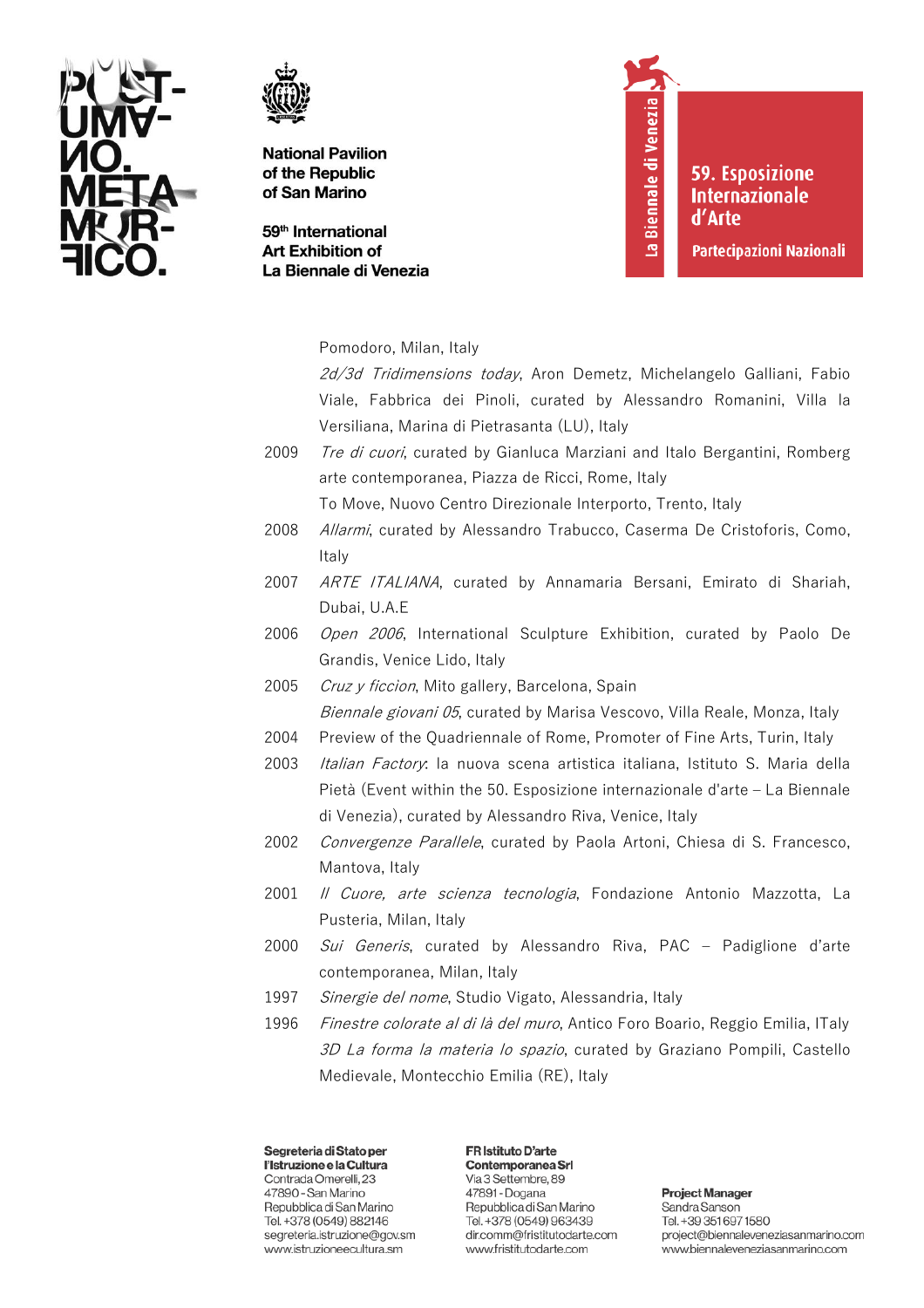



59<sup>th</sup> International **Art Exhibition of** La Biennale di Venezia La Biennale di Venezia 59. Esposizione **Internazionale** d'Arte

Partecipazioni Nazionali

### Permanent collections and public works

Lucrezia de Domizio Durini Permanent Collection Beuys Plantation, Bolognano, Pescara, Italy Museum of Modern Art in Barcelona, Spain Fondazione società interporto di Trento, Italy Outdoor Sculpture Museum, Ferrara Land Reclamation, Italy Pietro Gussalli Beretta Foundation, a Design Boutique Hotel Brescia, Italy Roma Tre University, Rome, Italy Public works in Roccasecca (FR), Sassari, Reggio Emilia and Montecchio Emilia (RE), Italy Sculpture Park Arena Po, Pavia, Italy Museum of the Park of Salta in Argentina Patrick and Kim Nettles Permanent Collection, Washington, USA Portofino Park Museum (GE), Italy

Segreteria di Stato per

l'Istruzione e la Cultura Contrada Omerelli, 23 47890 - San Marino Repubblica di San Marino Tel. +378 (0549) 882146 segreteria.istruzione@gov.sm www.istruzioneecultura.sm

#### FR Istituto D'arte

Contemporanea Srl Via 3 Settembre, 89 47891 - Dogana Repubblica di San Marino Tel. +378 (0549) 963439 dir.comm@fristitutodarte.com www.fristitutodarte.com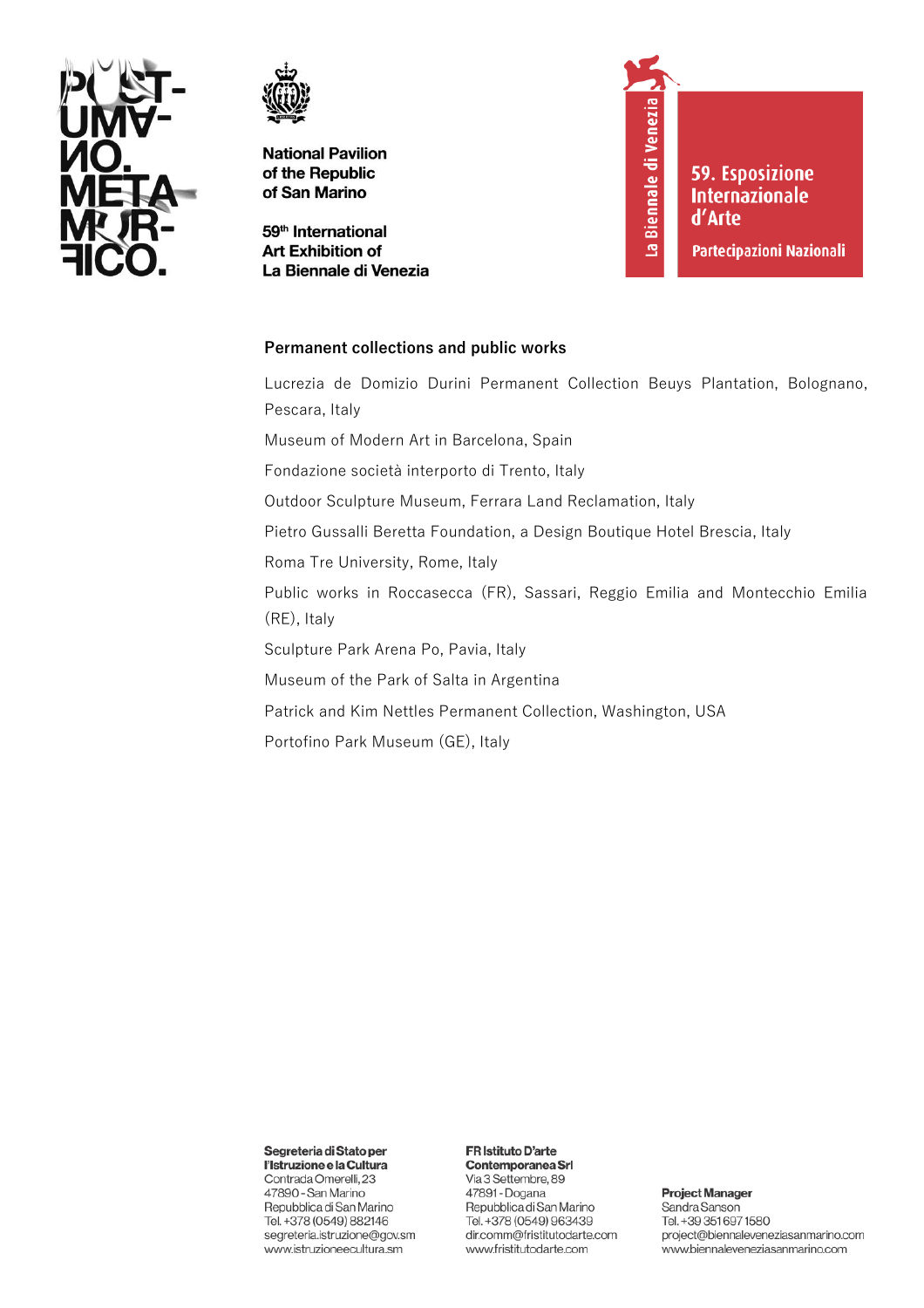



59<sup>th</sup> International **Art Exhibition of** La Biennale di Venezia



**59. Esposizione Internazionale** d'Arte

Partecipazioni Nazionali

# Padiglione della Repubblica di San Marino alla 59. Esposizione Internazionale d'Arte - La Biennale di Venezia

### **MICHELANGELO GALLIANI** Biografia e curriculum

Nasce il 10 ottobre 1975 a Montecchio Emilia, Reggio Emilia, dove tuttora vive e lavora. Michelangelo Galliani comincia a lavorare come scultore in tenera età. L'artista frequenta, inizialmente, l'Istituto d'Arte Paolo Toschi a Parma e, successivamente, l'Istituto di Palazzo Spinelli a Firenze, conseguendo, infine, la Laurea in Scultura presso l'Accademia di Belle Arti di Carrara. Galliani, oltre alla sua attività di scultore, è Docente in Tecniche del Marmo e delle Pietre dure presso l'Accademia di Belle Arti di Urbino. Galliani sfida tenacemente la pietra e la sua durezza intagliandola manualmente e metodicamente con strumenti chirurgici. Questa tecnica inusuale rappresenta un'importante pietra miliare nello sviluppo del suo lavoro concettuale e nella creazione di uno stile originale e raffinato. Galliani si focalizza sulle espressioni, i corpi che si contorcono, i lineamenti morbidi e la divina eleganza, combinando tradizioni differenti ed accuratezza tecnica: il risultato è una produzione affascinante dove le opere d'arte rappresentano un'interpretazione variegata, irrazionale ed esteticamente accattivante della scultura classica. Sebbene l'artista utilizzi nella maggior parte delle sculture la tecnica del 'non finito' per renderle simili ad antichi reperti recentemente scoperti, le loro drammatiche espressioni garantiscono che l'opera appaia completa all'osservatore. Senza l'utilizzo di sketches preliminari, i frammenti scultorei vengono accostati a metalli come ottone, piombo e ferro, al fine di ottenere un'identità contemporanea e distintiva; attraverso questa tecnica, Galliani enfatizza lo studio che è alla base delle sue opere, offrendo, allo stesso tempo, delle composizioni originali che gestiscono abilmente il rapporto tra sculture 3D e superfici piane. L'artista ha partecipato a numerose mostre personali e collettive, sia in Italia che a livello internazionale, esponendo in Spagna, Turchia e Cina. I suoi lavori erano in primo piano nel 2015 all'Expo d'Arte Italiana curata da Vittorio Sgarbi, nel 2014 è stato selezionato come finalista all'Open Art Competizione Internazionale d'Arte a Milano, nel 2008 ha vinto il premio Fabbri di Bologna. Nel 2005 ha esposto alla Biennale Giovani di Monza e nel 2004 alla Quadriennale di Roma. Ha recentemente vinto il prestigioso Franco Cuomo International Award 2019 nella sezione Arte per la sua originale produzione scultorea e la speciale sensibilità con la quale esplora nuove modalità espressive. Tra le mostre recenti, In Fragmenta presso Porto Montenegro e Elena Square, con la curatela della sede montenegrina della Cris Contini Contemporary, la personale Nebula nelle sale settecentesche del Palazzo del Medico di Carrara, promossa da Vôtre spazi contemporanei e con la collaborazione di Cris Contini Contemporary e Galleria Giovanni Bonelli, e la personale Vertigo presso il Museo Casa Natale di Michelangelo Buonarroti a Caprese Michelangelo (AR).

#### Segreteria di Stato per

l'Istruzione e la Cultura Contrada Omerelli, 23 47890 - San Marino Repubblica di San Marino Tel. +378 (0549) 882146 segreteria.istruzione@gov.sm www.istruzioneecultura.sm

#### FR Istituto D'arte Contemporanea Srl

Via 3 Settembre, 89 47891 - Dogana Repubblica di San Marino Tel. +378 (0549) 963439 dir.comm@fristitutodarte.com www.fristitutodarte.com

#### **Project Manager** Sandra Sanson

Tel. +39 351 697 1580 project@biennaleveneziasanmarino.com www.biennaleveneziasanmarino.com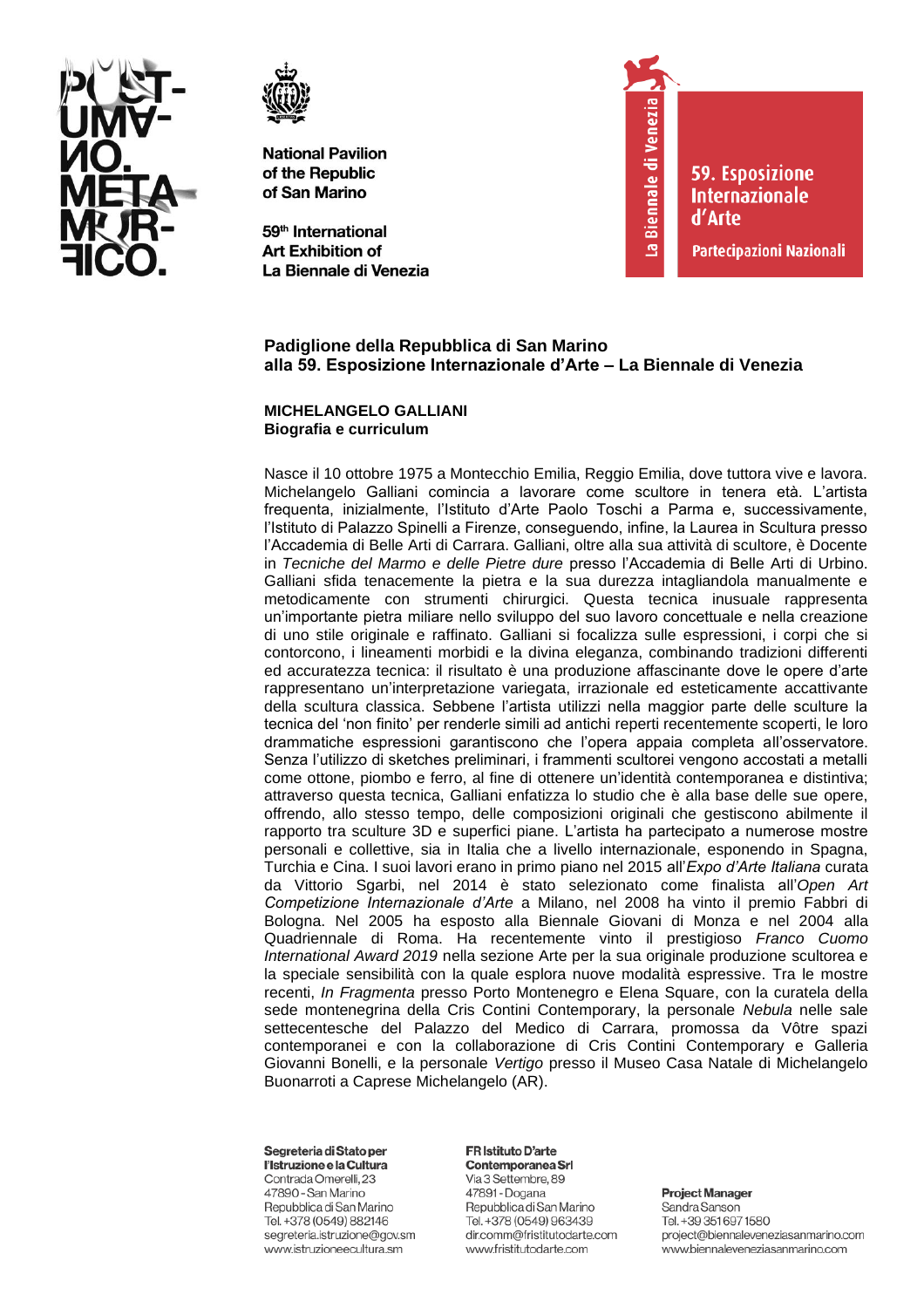



59<sup>th</sup> International **Art Exhibition of** La Biennale di Venezia La Biennale di Venezia

**59. Esposizione Internazionale** d'Arte

Partecipazioni Nazionali

### **Formazione**

- 2007 Si diploma all'Accademia di Belle Arti di Carrara con una specializzazione in Scultura, Italia
- 1999 Termina gli studi in Storia dell'Arte e Restauro presso l'Istituto Palazzo Spinelli a Firenze, Italia
- 1995 Termina gli studi in scenografia presso l'Istituto d'Arte Paolo Toschi di Parma, Italia

### **Mostre Personali**

- 2021 *Hybris*, Michelangelo e Massimiliano Galliani, sesta edizione di *Profeti in Patria – Cammini d'artista, a cura di Alberto Zanchetta*, Castello Medievale e Casa Cavezzi, Montecchio Emilia, Reggio Emilia, Italia *Vertigo*, Museo casa natale di Michelangelo Buonarroti, Caprese Michelangelo (AR), Italia *Nebula*, promossa da Vôtre spaces contemporary, Palazzo del Medico, Carrara (MS), Italia *In Fragmenta*, a cura di Cris Contini Contemporary MNE, Porto Montenegro e Elena Square, Montenegro  2020 *Ad Integrum*, 4 opere di Michelangelo Galliani alla Basilica di San Celso, Milano, Italia 2019 *Sensitive Surfaces*, Cris Contini Contemporary, Londra, UK *La Via D'Oro,* Galleria d'arte contemporanea, Palazzo Ducale, Pavullo nel Frignano, Modena, Italia 2018 *Rebvs vitae*, Green House, La Versiliana, Pietrasanta (LU), Italia 2017 *The Stone Age*, Galleria Contini artUK, Londra, UK *Di luce d'oro*, Galerie Isabelle Lesmeister, Regensburg, Germania
- 2016 *La Matrice dell'Inganno,* Roomberg project space, Latina, Italia
- 2015 *Marmo solo vol. 2,* Galleria Giovanni Bonelli, Milano, Italia *Taccuino Caprese*, a cura di Piero Tomassoni, Capri Clou-Giardino dell'Arte, Anacapri (NA), Italia
- 2014 *Marmo solo vol. 2*, Galleria Giovanni Bonelli, Milano, Italia *Michelangelo Galliani / Andrew Gilbert - Forte Comune 1914 / 2014*, a cura di Patrizia Buonanno e Giordano Raffaelli e in collaborazione con il Comune di Vermiglio e la Provincia di Trento, Italia
- 2013 *Vis à vis,* doppia personale alla Galleria Paola Verrengia di Salerno, Italia
- 2012 *Bestie Uomini e Dei*, a cura di Gianluca Marziani, Museo Nazionale di Palazzo Collicola Arti Visive, Spoleto (PG), Italia *Principio e destino*, a cura di Ferdinando Mazzocca, Galleria "La Subbia", Pietrasanta (LU), Italia
- 2011 *Q V A C E T*, a cura di Marisa Vescovo, Studio Vigato, Bergamo, Italia

Segreteria di Stato per l'Istruzione e la Cultura Contrada Omerelli, 23 47890 - San Marino Repubblica di San Marino Tel. +378 (0549) 882146 segreteria.istruzione@gov.sm www.istruzioneecultura.sm

FR Istituto D'arte Contemporanea Srl Via 3 Settembre, 89 47891 - Dogana Repubblica di San Marino Tel. +378 (0549) 963439 dir.comm@fristitutodarte.com www.fristitutodarte.com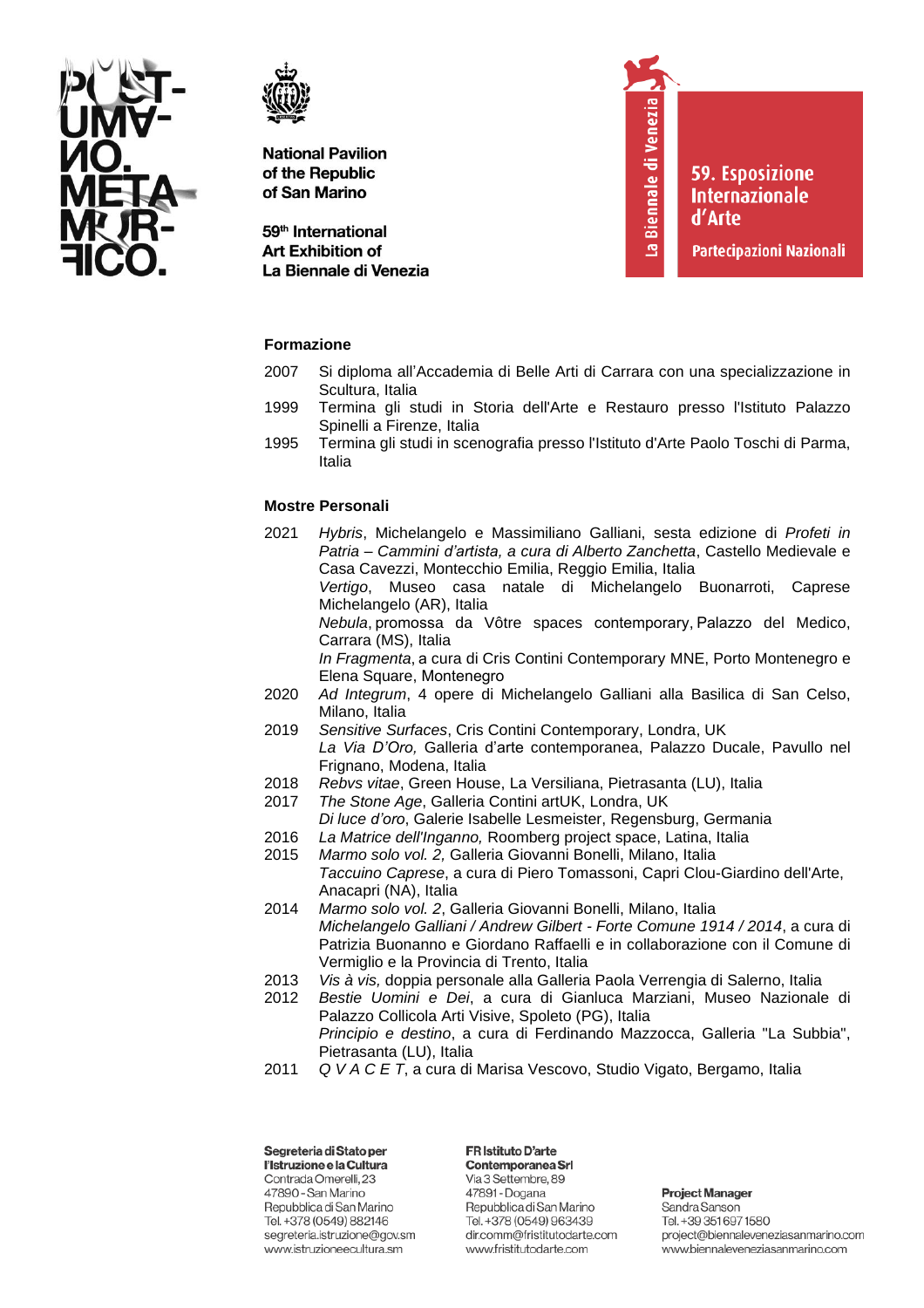



59<sup>th</sup> International **Art Exhibition of** La Biennale di Venezia La Biennale di Venezia

**59. Esposizione Internazionale** d'Arte

Partecipazioni Nazionali

- 2009 *Per amor del cielo,* a cura di Beatrice Buscaroli e Andrea Pinotti, Bonelli Arte Contemporanea, Mantova, Italia *Via delle cose che restano*, a cura di Christian Mermoud, Angle art gallery, Saint Paul de Vence, Francia 2008 *Marmo Solo*, a cura di Luigi Cerutti, Buonanno Arte Contemporanea,
- Mezzolombardo, Trento, Italia
- 2007 *P.G.R*, a cura di Giovanni Bonelli, River south Art Center, Shanghai, Cina
- 2006 *Reflections*, Mito gallery, Barcellona, Spagna
- 2005 *Visiones*, Mito gallery, Barcellona, Spagna *Marmi dai due Mondi*, a cura di Marinella Paderni, Rocca Estense, S. Martino in Rio, Reggio Emilia, Italia
- 2004 *Marmi Gemelli*, a cura di Walter Guadagnini, Bonelli Arte Contemporanea, Mantova, Italia
- 2003 *Skin*, Galleria Paolo Nanni, Bologna, Italia
- 2002 *Conserving sculpture*, a cura di Daniela del Moro, Palazzo Luigi Rossi, Chiesa di S. Pietro in valle, Chiesa di San Francesco, Fano, Ancona, Italia
- 1999 99 *Ottobre*, a cura di Claudio Spadoni, Studio Vigato, Alessandria, Italia
- 1998 *Michelangelo Galliani 1996-1997-1998*, a cura di Andrea Pinotti, B&B ARTE, Mantova, Italia

# **Mostre Collettive**

2020 *Art & Design*, Milano Design city 2020, in collaborazione con Mitsubishi Electric, Milano, Italia *In Beauty Accomplished*, Cris Contini Contemporary, Porto Montenegro,

Tivat, Montenegro

*Everything will be fine* – asta di beneficenza e mostra virtuale, Artgate.com

- 2019 *ARTREE* Michelangelo Galliani, Omar Galliani, Massimiliano Galliani, Galleria delle arti, Città di Castello (PG), Italia
- 2018 *Skulptur*, trifft Figur, Einladung, Austria
- *Wondertime*, GAM, Catania, Italia
- 2017 *Icons*, a cura di Francesca Baboni e Stefano Taddei, il Pomo da DaMo, Imola, Bologna, Italia Biennale *Le Latitudini dell'Arte* 2° edizione – Ungheria e Italia, Vigadò Galéria, Budapest, Ungheria Museo del Parco di Salta, Iglesia de Los Angeles, Argentina
- 2016 *Destrutturazioni*, Michelangelo Galliani | Maurizio Galimberti | Massimiliano Galliani, a cura di Alberto Mattia Martini, Spazio Gerra, Reggio Emilia, Italia Inaugurazione della sezione d'Ingegneria della *Collezione d'Arte Contemporanea* Università degli studi Roma Tre, Italia
- 2015 *Festival Art Stays*, Ptuj, Slovenia, RELIQUIA, Gallery FO.VI, Kidričevo Museo del Parco di Portofino, Portofino (GE), Italia

Segreteria di Stato per l'Istruzione e la Cultura Contrada Omerelli, 23 47890 - San Marino Repubblica di San Marino Tel. +378 (0549) 882146 segreteria.istruzione@gov.sm www.istruzioneecultura.sm

FR Istituto D'arte Contemporanea Srl Via 3 Settembre, 89 47891 - Dogana Repubblica di San Marino Tel. +378 (0549) 963439 dir.comm@fristitutodarte.com www.fristitutodarte.com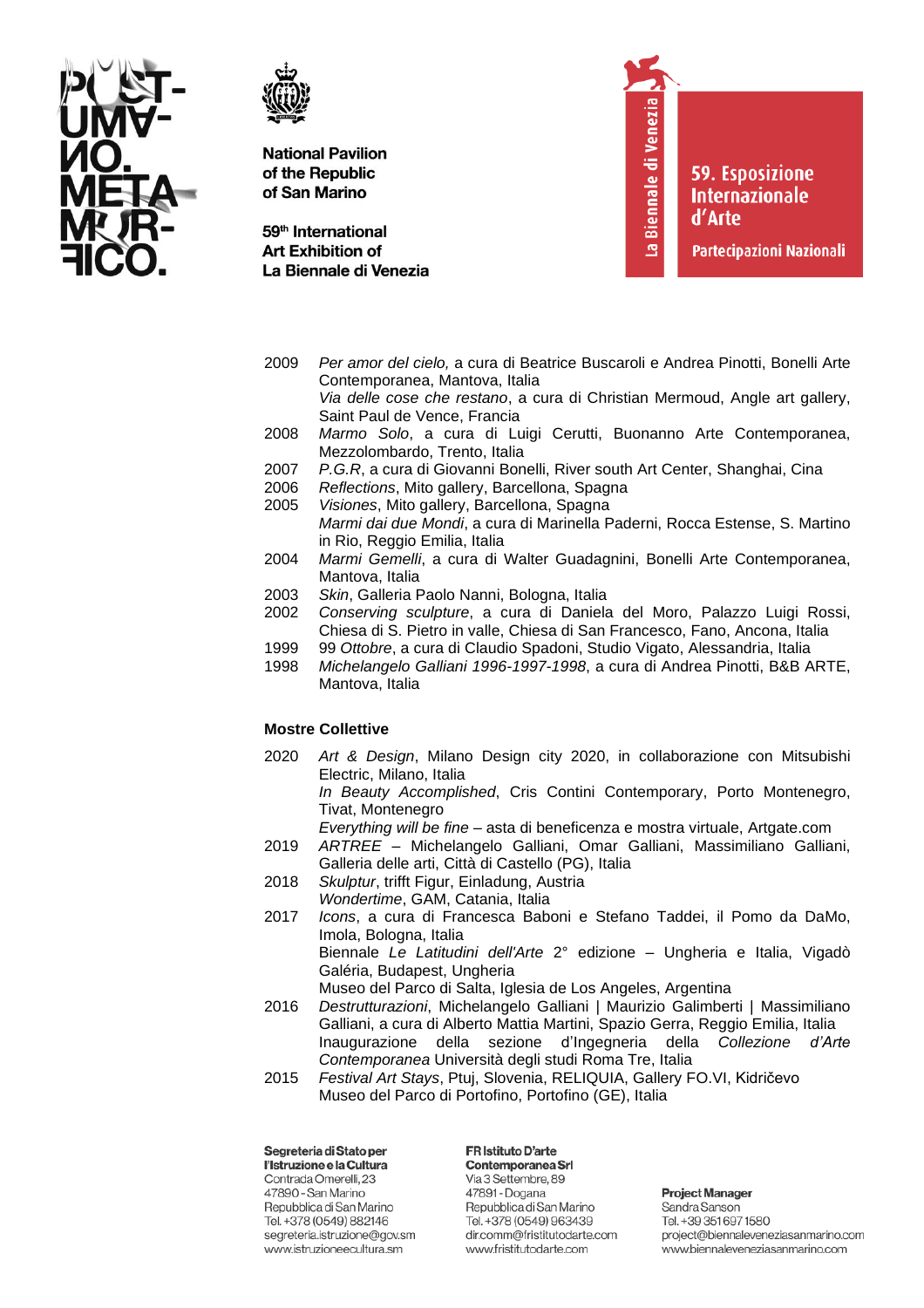



59<sup>th</sup> International **Art Exhibition of** La Biennale di Venezia La Biennale di Venezia

**59. Esposizione Internazionale** d'Arte

Partecipazioni Nazionali

- 2014 *Diari di sogni perenni*, a cura di Andrea Baffoni e Francesca Duranti, Museo Antiquarium, Corciano, Perugia, Italia
- 2013 *Presepe Apparente*, a cura di Elisabetta Pozzetti e Fabio Carnaghi, Chiesa di San Bernardino alle Ossa, Milano, Italia *Io Klimt*, a cura di Francesco Gallo Mazzeo per il 150° della nascita di Gustav Klimt, Palazzo dei Consoli, Piazza Grande, Gubbio (PG), Italia
- 2012 *Sculptor's Hands*, Chung-A Art Center, Seoul, Corea del Sud *Sesta Triennale d'Arte Sacra Contemporanea*, a cura di Toti Carpentieri, Seminario Arcivescovile - Piazza Duomo, Lecce, Italia
- 2011 *Acqua in bocca*, a cura di Flavio Arensi, Palazzo Soranzo Cappello, Venezia, Italia
	- *Progetto Scultura 2011*, a cura di Beatrice Buscaroli, Castel Sismondo, Rimini, Italia
- 2010 *La scultura del XXI secolo*, a cura di Marco Meneguzzo, Fondazione Pomodoro, Milano, Italia *2d/3d Tridimensions today*, Aron Demetz, Michelangelo Galliani, Fabio Viale, Fabbrica dei Pinoli, a cura di Alessandro Romanini, Villa la Versiliana, Marina di Pietrasanta (LU), Italia
- 2009 *Tre di cuori*, a cura di Gianluca Marziani e Italo Bergantini, Romberg arte contemporanea, Piazza de Ricci, Roma, Italia
- To Move, Nuovo Centro Direzionale Interporto, Trento, Italia
- 2008 *Allarmi*, a cura di Alessandro Trabucco, Caserma De Cristoforis, Como, Italia 2007 *ARTE ITALIANA*, a cura di Annamaria Bersani, Emirato di Shariah, Dubai,
	- U.A.E, Emirati Arabi
- 2006 *Open 2006*, Esposizione Internazionale di scultura, a cura di Paolo De Grandis, Venezia Lido, Italia
- 2005 *Cruz y ficcìon*, Mito gallery, Barcellona, Spagna
- *Biennale giovani 05*, a cura di Marisa Vescovo, Villa Reale, Monz, Italia
- 2004 Anteprima della Quadriennale di Roma, Promotrice delle Belle Arti, Torino, Italia
- 2003 *Italian Factory: la nuova scena artistica italiana*, Istituto S. Maria della Pietà (Evento nell'ambito della 50. Esposizione internazionale d'arte – La Biennale di Venezia), a cura di Alessandro Riva, Venezia, Italia
- 2002 *Convergenze Parallele*, a cura di Paola Artoni, Chiesa di S. Francesco, Mantova, Italia
- 2001 *Il Cuore, arte scienza tecnologia*, Fondazione Antonio Mazzotta, La Pusteria, Milano, Italia
- 2000 *Sui Generis*, a cura di Alessandro Riva, PAC Padiglione d'arte contemporanea, Milano, Italia
- 1997 *Sinergie del nome*, Studio Vigato, Alessandria, Italia
- 1996 *Finestre colorate al di là del muro*, Antico Foro Boario, Reggio Emilia, Italia *3D La forma la materia lo spazio*, a cura di Graziano Pompili, Castello Medievale, Montecchio Emilia (RE), Italia

Segreteria di Stato per l'Istruzione e la Cultura Contrada Omerelli, 23 47890 - San Marino Repubblica di San Marino Tel. +378 (0549) 882146 segreteria.istruzione@gov.sm www.istruzioneecultura.sm

FR Istituto D'arte Contemporanea Srl Via 3 Settembre, 89 47891 - Dogana Repubblica di San Marino Tel. +378 (0549) 963439 dir.comm@fristitutodarte.com www.fristitutodarte.com